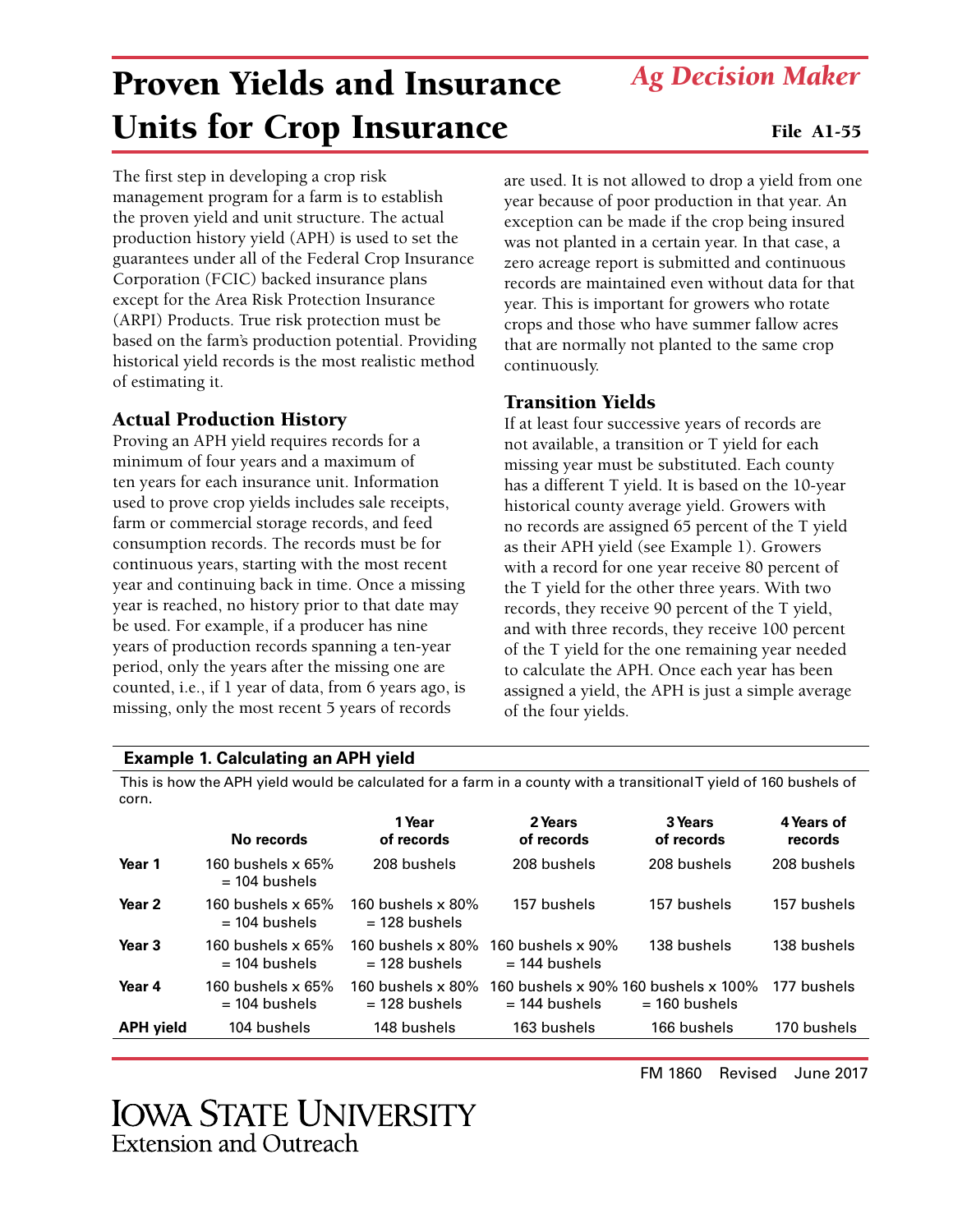### If only a few years of yield records exist, the APH yield may be considerably below the actual expected yield because of the reduced T yields. In that case, buying an ARPI Product may be a good strategy, since ARPI Product guarantees are based on county yields rather than individual farm yields. This could provide a higher level of protection while the farm builds records to establish a realistic APH yield.

A new farmer or one who has never planted the crop to be insured will receive 100 percent of the T yield for the APH. If the crop continues to be planted for four years, the T yields will be replaced with the actual production each year. New producers who have previously been closely associated with farming a particular unit, such as children taking over a family farm, can use the previous operator's records to establish an APH yield.

Once four years or more of production history are available, the APH is the simple average of all of the yearly reported yields. The four years of history will eventually build to ten years. After ten years of history are reached, the APH becomes a moving ten-year average yield. As each new year of production history is added, the oldest record is dropped out of the calculation.

## Cup and Floor

When a new yield record is added to the APH history, the APH has a cup of 10 percent, that is, the proven yield is not allowed to decline by more than 10 percent in one year.

The APH also has a floor equal to 70 percent of the T yield for growers with only a one-year record. Growers with two to four years of yield records have a floor equal to 75 percent of the T yield, while growers with five or more yield records have an 80 percent of T yield floor. This prevents a year in which a producer has a severe crop failure from having a disproportionately large influence on the APH yield, especially when only a few years of yield records are available.

Producers also can request that a low yield for a particular year be replaced with a yield equal to 60 percent of the county T yield. Operators who qualify as beginning farmers can replace a low yield with 80 percent of the county T yield. In effect, this becomes the minimum reported yield. This adjustment can be requested for any past year used to calculate the APH yield.

Although the APH yield is usually just a simple average of the production history for each insurance unit, a grower who enters farming, adds new land, plants a new crop, or has a crop failure can cause one or more of the special provisions to be implemented. Therefore, it is a good idea to establish the APH for each insurance unit with a licensed crop insurance agent long before the signup date. Even for the catastrophic level of coverage, an APH value for each farm unit is needed.

## Insurance Units

Each parcel of land that is insured independently of other parcels is called a unit. One farming operation can have several insurance units. It is possible to be hailed out on one unit and receive an indemnity payment, while other units on the same farm produce a record crop. Consequently, many farmers like to divide their land into as many units as possible. Of course, this may result in higher premiums on each one.

## Basic Units

Producers can designate a basic unit for all tracts of land they own and/or cash rent within a county. They also receive one basic unit for all of the land they share rent with a different landlord. For example, if a crop is planted on land rented under a crop share lease with Mr. Smith (Farms B  $\&$  E), a cash rent lease with Mrs. Jones (Farms  $C \& D$ ), and a crop share lease with Black, Inc. (Farm G), and the remaining crop land is owned (Farms A & F), the acreage would qualify as three basic units (see Example 2). There would be one basic unit with each crop share owner, and one basic unit for the cash rented and owned land combined. Each crop share landowner can also insure his/her own interest in the crop as a separate unit.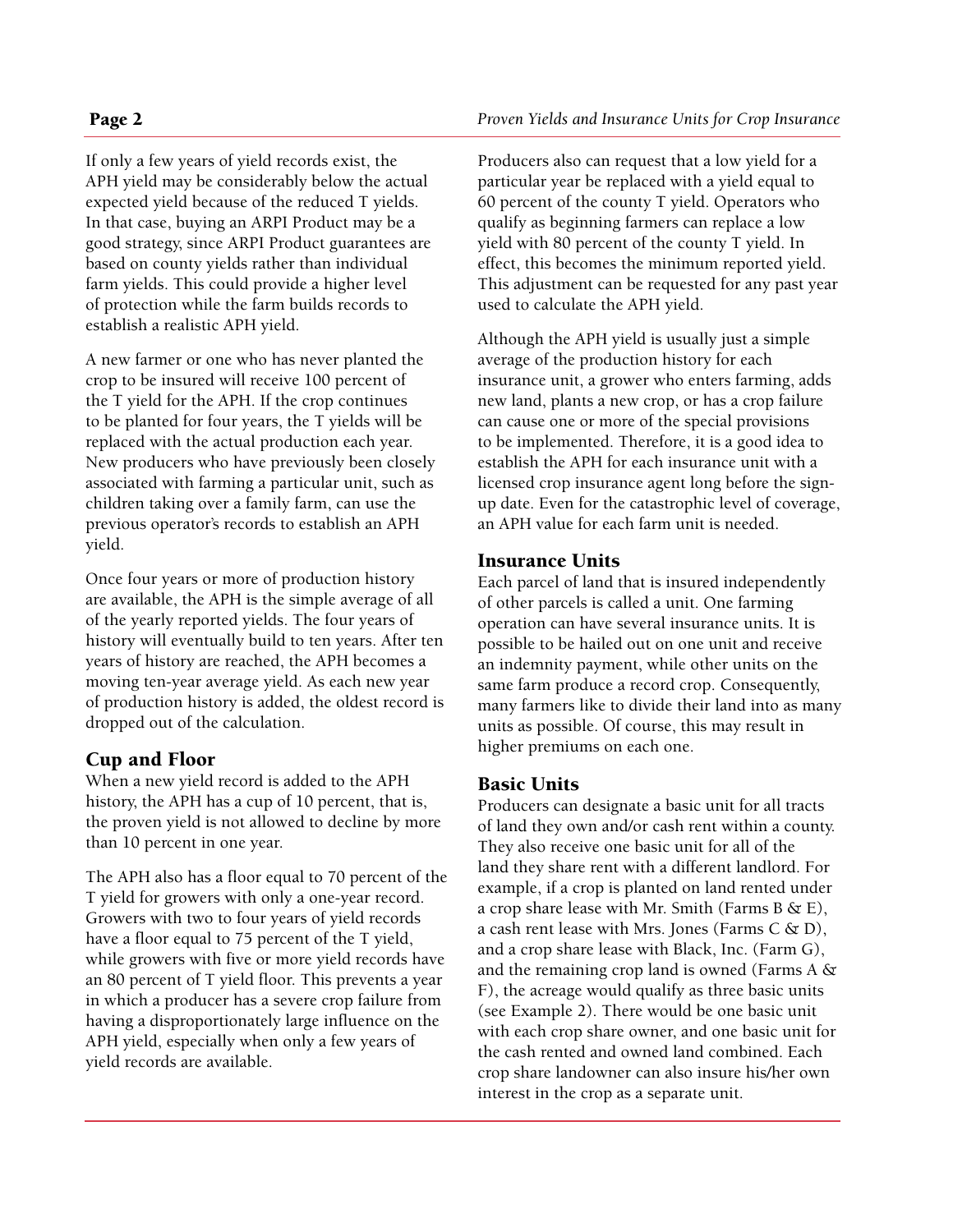Each different crop also creates a separate unit, and tracts of land in different counties must be insured as separate units. Each crop can have a different type of policy and level of coverage, and could receive an indemnity payment independent of the other units. Separate production records must be kept for each basic unit. Insuring all acres as basic units entitles producers to a 10 percent discount on their premiums.

# Optional Units

If the four farms discussed above were all owned or rented under a cash lease, they would qualify for only one basic unit for each crop. However, if the four farms were located in four different township sections, the operator could elect to insure them as four separate optional units. Separate actual production history (APH) records must be reported for each optional unit and the operator would not receive the 10 percent premium discount.

Optional units may also be designated when a crop is being grown under distinctly different farming practices. For example, a grower with both irrigated and dryland acres of the same crop may qualify for optional units. There must be an obvious break between the irrigated and dry land acres, however. Other special farming practices may qualify acres to be insured as separate units.

# Enterprise Units

Both Yield Protection (YP) and Revenue Protection (RP and RP-HPE) policies offer enterprise units as an option. An enterprise unit combines all acres of a single crop within a county in which the policyholder has a financial interest into a single unit, regardless of whether they are owned or rented, or how many landlords are involved. For example, corn-soybean growers could have just two enterprise units for all their land, a corn enterprise unit and a soybean enterprise unit. To be an enterprise unit, two or more basic units must be combined. The crop must be grown in at least two township sections within a county, and at least two of the sections must have the smaller of 20 acres or 20 percent of the total area of that crop.

Since the enterprise units are usually larger than basic units or optional units, it is less likely that the average yield will be low enough to trigger an indemnity payment in a given year. Consequently, premiums are usually lower for enterprise units. In addition, they receive the same dollar subsidy as basic units, which results in a higher percent subsidy (see Table 1).

#### **Table 1. Premium subsidy rates by level of coverage and units**

| Coverage<br>level | Basic and<br>Optional<br>Units | Enterprise<br>Units | <b>Whole Farm</b><br>Units |
|-------------------|--------------------------------|---------------------|----------------------------|
| 50%               | 67%                            | 80%                 | 80%                        |
| 55%               | 64%                            | 80%                 | 80%                        |
| 60%               | 64%                            | 80%                 | 80%                        |
| 65%               | 59%                            | 80%                 | 80%                        |
| 70%               | 59%                            | 80%                 | 80%                        |
| 75%               | 55%                            | 77%                 | 80%                        |
| 80%               | 48%                            | 68%                 | 71%                        |
| 85%               | 38%                            | 53%                 | 56%                        |

*Source: Shields, D. 2015. "Federal Crop Insurance: Background." CRS Report for Congress, Congressional Research Service, 7-5700, R40532. Washington, DC.*

# Whole Farm Unit

Growers who are willing to combine both their corn and soybean acres into a single insurance unit can gain an additional premium discount. This is called a whole farm unit. The amount of the discount will depend on the proportion of the total acres planted to each crop. Growers planting an equal number of corn and soybean acres qualify for the largest whole farm unit premium discount. The premium subsidy is also higher for whole farm units, at higher levels of coverage. Whole farm units are available only for Revenue Protection, both RP and RP-HPE.

All producers should check with an informed crop insurance representative when making decisions about insurance units for their crops.